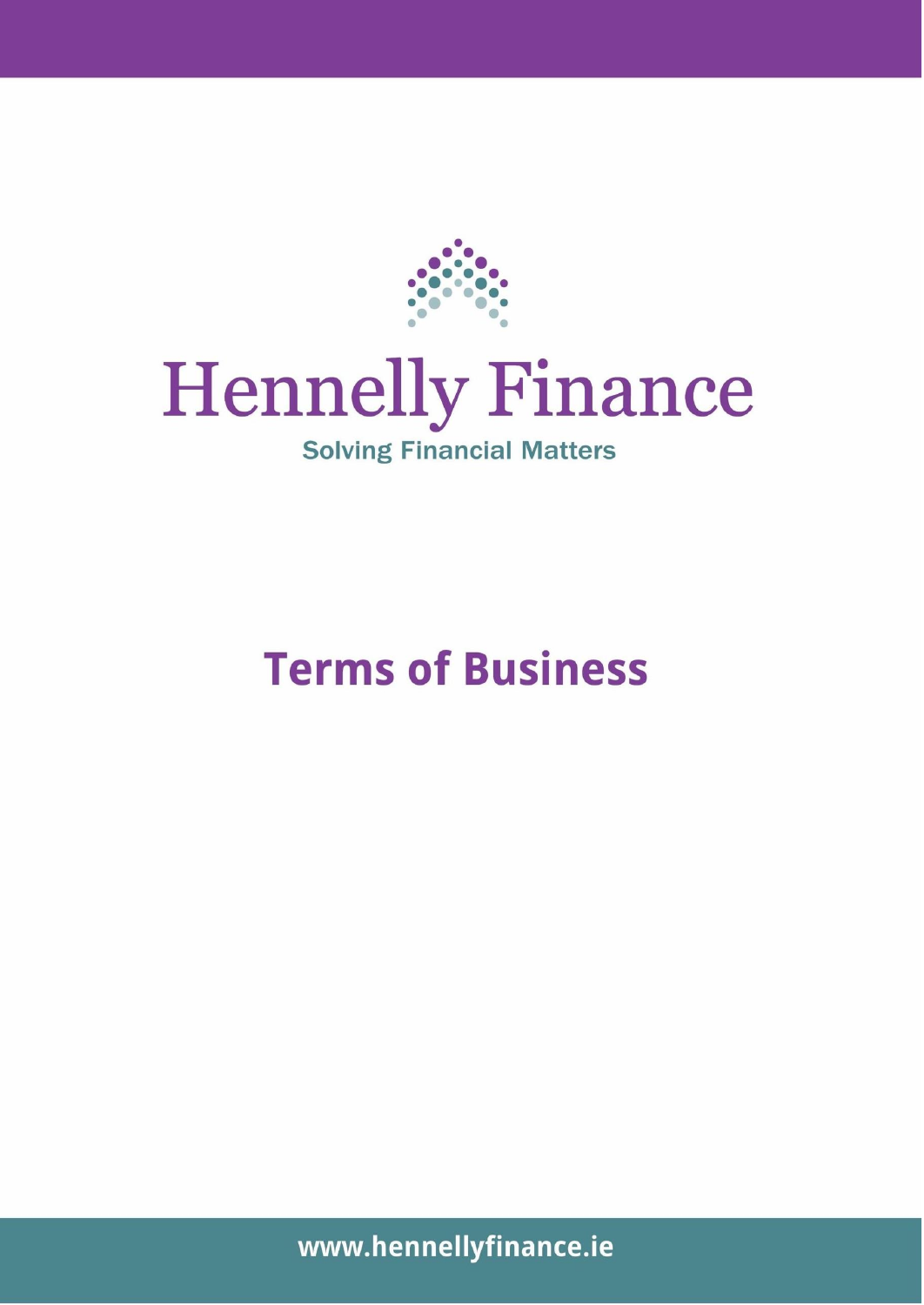

### **Terms of Business – Hennelly Finance Version 14**

**Effective from 8 th of March 2022**

These Terms of Business set out the general terms under which Hennelly Financial Services Ltd., trading as Mortgages4U 24/7, Hennelly Finance & Health Insurance Shop will provide business services to you, and the respective duties and responsibilities of both the firm and you in relation to such services. Please ensure that you read these terms thoroughly and if you have any queries, we will be happy to clarify them. If any material changes are made to these terms we will notify you.

#### **Authorised with the Central Bank of Ireland**

Hennelly Financial Services Ltd., trading as Mortgages 4U 24/7, Hennelly Finance & Health Insurance Shop (C7435) is regulated by the CentralBank of Ireland as an insurance intermediary registered under the European Union (Insurance Distribution) Regulations 2018; as an Investment Intermediary authorised under the Investment Intermediaries Act, 1995 and as a Mortgage Intermediary authorised under the Consumer Credit Act, 1995, and as a MortgageCredit Intermediary under the European Union (Consumer Mortgage Credit Agreements) Regulations 2016. Copies of our regulatory authorisations are available on request. The Central Bank of Ireland holds registers ofregulated firms. You may contact the Central Bank of Ireland on 1890 777 777 or alternatively visit their websiteat [www.centralbank.ie](http://www.centralbank.ie/) to verify our credentials. Our Central Bank Reference Number is C7435.

#### **Codes of Conduct**

Hennelly Financial Services Ltd., trading as Mortgages 4U 24/7, Hennelly Finance & Health Insurance Shop is subject to the Consumer Protection Code, Minimum Competency Code and Fitness & Probity Standards which offer protection to consumers. These Codes can be found on the Central Bank's website [www.centralbank.ie](http://www.centralbank.ie/)

#### **Our Services**

Hennelly Financial Services Ltd. is a member of Brokers Ireland. Our principal business is to provide advice and arrange transactions on behalf of clients in relation to life & pensions/mortgages/general insurance products. A full list of insurers, product producers and lending agencies with which we deal is available on request.

We act solely in the best interest of our clients at all time and pride ourselves in building lasting professional client relationships. We offer our clients an extensive choice of suitable products that best serve their needs and circumstances.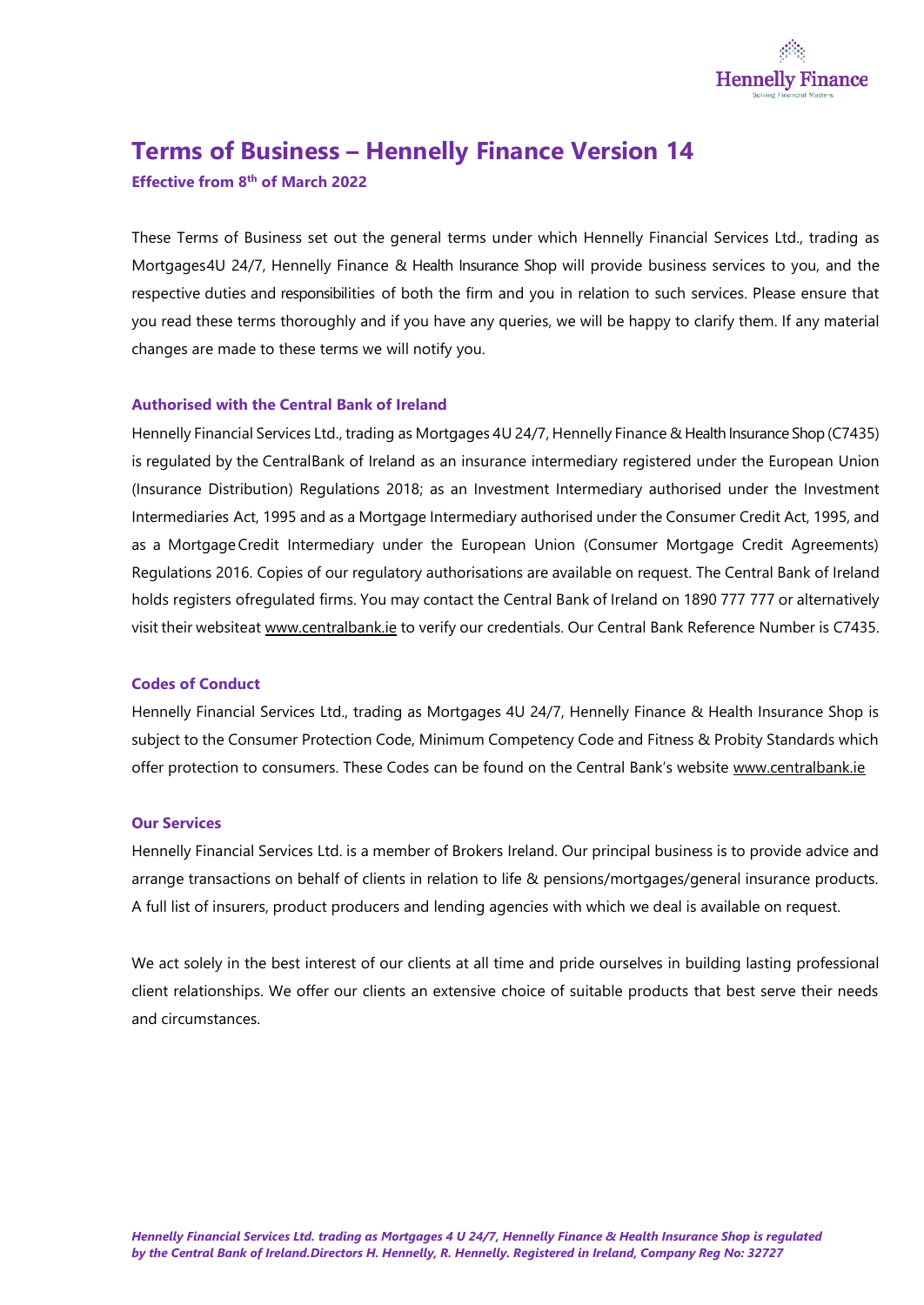

#### **Fair & Personal Analysis**

The concept of fair and personal analysis describes the extent of the choice of products and providers offered by an intermediary within a particular category of life assurance, general insurance, mortgages, and/ or a specialist area. The number of contracts and providers considered must be sufficiently large to enable an intermediary to recommend a product that would be adequate to meet a client's needs. The number of providers that constitutes 'sufficiently large' will vary depending on the number of providers operating in the market for a particular product or service and their relative importance in and share of that market. The extent of fair analysis must be such that could reasonably be expected of a professional conducting business, taking into account the accessibility of information and product placement to intermediaries and the cost of the search.

In order to ensure that the number of contracts and providers is sufficiently large to constitute a fair and personal analysis of the market, we will consider the following criteria:

- the needs of the customer.
- the size of the customer order.
- the number of providers in the market that deal with brokers,
- the market share of each of those providers,
- the number of relevant products available from each provider,
- the availability of information about the products,
- the quality of the product and service provided by the provider,
- cost, and any other relevant consideration.

| <b>Retirement Planning (Fair Analysis)</b>                                                                                            | <b>Employee Benefits (Fair Analysis)</b>                                                                                                   |
|---------------------------------------------------------------------------------------------------------------------------------------|--------------------------------------------------------------------------------------------------------------------------------------------|
| Small Self-Administered Pension Schemes (SSAPS)                                                                                       | <b>Group Pensions Corporate</b>                                                                                                            |
| Personal Retirement Savings Accounts (PRSA'S)                                                                                         | Group Risk                                                                                                                                 |
| <b>Personal Pensions</b>                                                                                                              | <b>Business Protection</b>                                                                                                                 |
| <b>Wealth Management in Retirement (Fair Analysis)</b><br>Approved Retirement Funds (ARF)<br>Approved Minimum Retirement Funds (AMRF) | <b>Life Planning for life Changes (Fair Analysis)</b><br>Life Cover<br>Specified Illness Cover<br>Mortgage Protection Income<br>Protection |

#### **We provide limited Analysis on the following services:**

- Travel Insurance Blue Insurance Ltd
- Health Insurance Irish Life Health Dac
- Dental Insurance DeCare Dental Insurance Ireland Limited
- Medical Cash Plan Hive Insurance Services Dac
- Home Insurance Aviva Insurance Ireland Dac & Zurich Insurance plc
- Pet Insurance Blue Insurance Ltd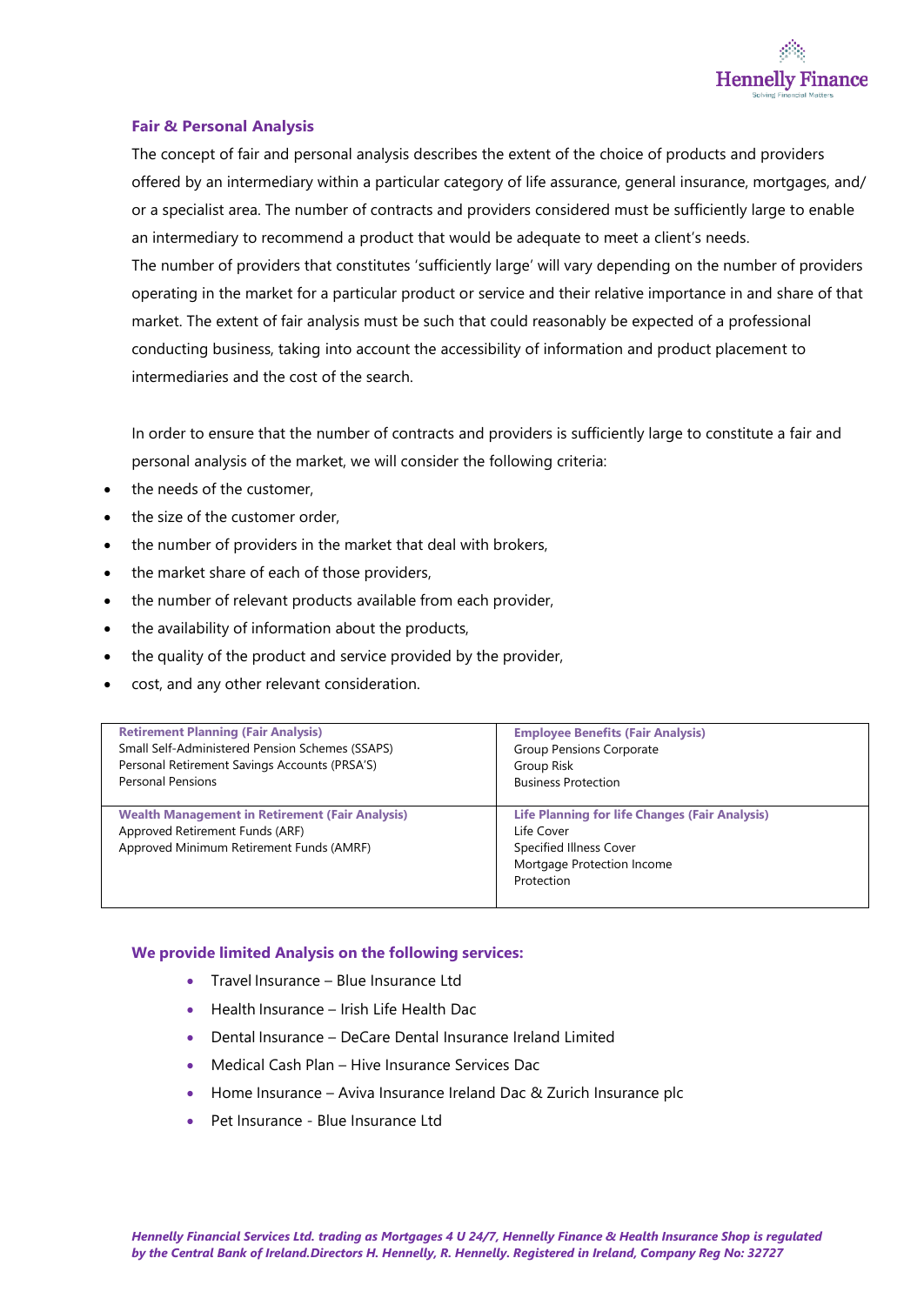

We will also offer assistance to you in relation to processing claims, queries and renewals on policies taken out with us. To ensure continuity of cover, where you have an existing policy which is due to expire and where we have been unable to contact you, we may put continuing cover in force whilst awaiting your instruction. You will be liable for any premium's payable to the relevant insurer for the period of time between renewals and when we receive your instruction. You have the right not to avail of this service.

#### **Investment Intermediary Services**

Hennelly Financial Services Ltd. is remunerated by commission for its investment intermediary services. Hennelly Financial Services Ltd. provides investment intermediary services on a fair analysis basis.

**Investment Planning & Savings (Fair Analysis)** Portfolio selection Investment Advice

#### **Life and Pensions**

Hennelly Financial Services Ltd provides life assurance and pensions on a fair analysis basis i.e., providing services on the basis of a sufficiently large number of contracts and product producers available on the market to enable us to make a recommendation, in accordance with professional criteria, regarding which contract would be adequate to meet your needs.

We will provide assistance to you for any queries you may have in relation to the policies or in the event of a claim during the life of the policies and we will explain to you the various restrictions, conditions and exclusions attached to your policy. However, it is your responsibility to read the policy documents, literature and brochures to ensure that you understand the nature of the policy cover, particularly in relation to PHI and serious illness policies.

Specifically on the subject of permanent health insurance policies it is our policy to explain to you a) the meaning of disability as defined in the policy; b) the benefits available under the policy; c) the general exclusions that apply to the policy; and d) the reductions applied to the benefit where there are disability payments from other sources.

For a serious illness policy, we will explain clearly to you the restrictions, conditions and general exclusions that attach to that policy.

#### **Deposits**

Hennelly Financial Services Ltd. provides deposits on a limited analysis basis. We provide advice on the following product providers:

• KBC Bank Ireland plc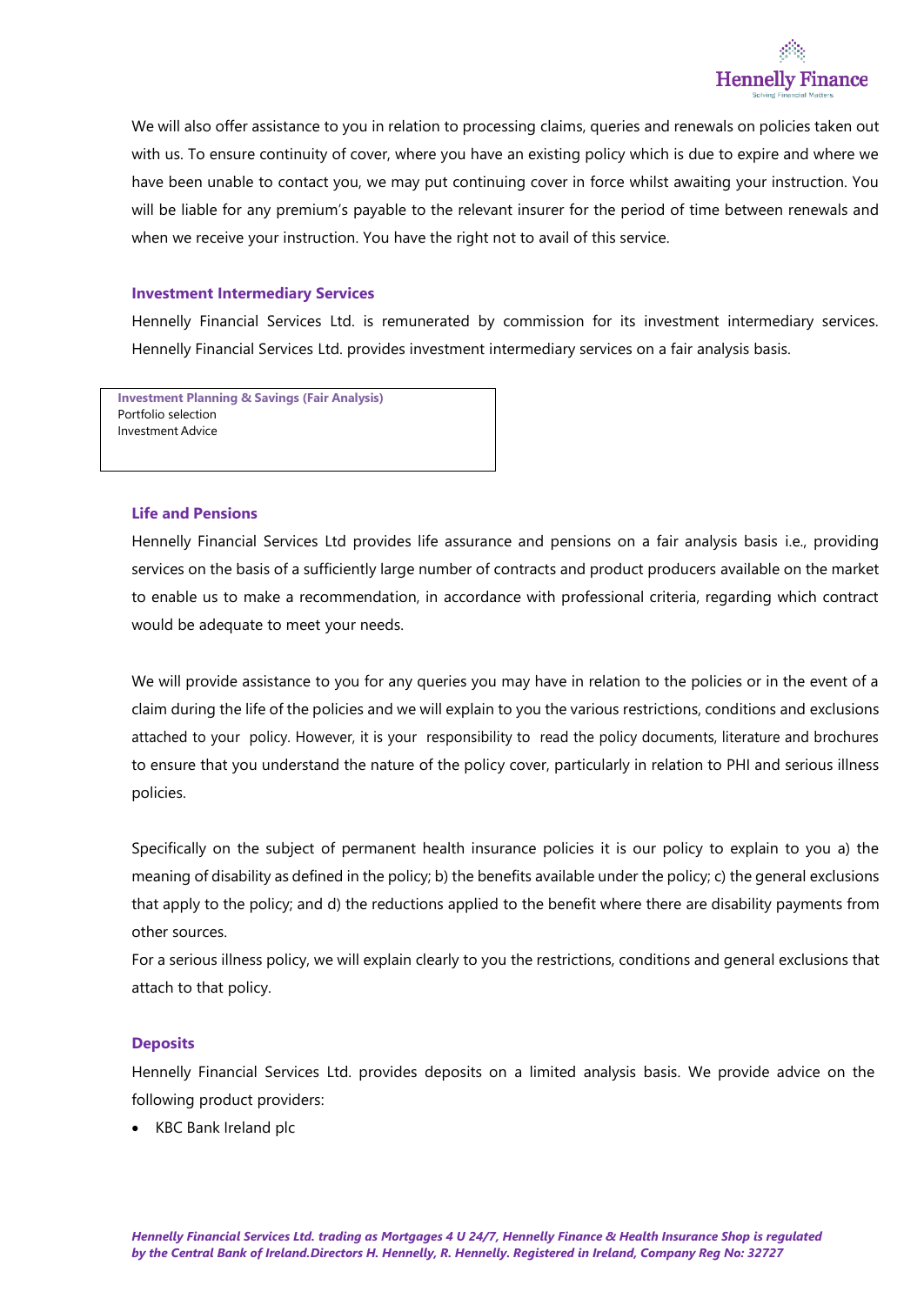

#### **Mortgages**

Through the lenders or other undertakings with which we hold an agency, Hennelly Financial Services Ltd can provide advice on and arrange mortgage products from the following range: fixed-rate loans, variable rate mortgages, capital & interest mortgages, interest only mortgages, endowment mortgage pension mortgages and residential investment property.

We may receive up to 1% (or whatever maximum is applicable) of the loan for arranging mortgage finance. This commission is paid by the mortgage lender. The actual amount of commission will be disclosed at a later stage in the ESIS (European Standardised Information Sheet) which will be forwarded to you. Information on the variation in levels of commission payable by the different creditors providing credit agreements being offered are available on request.

We charge a fee of €299 to advise, process and submit a Mortgage application. This fee is non-refundable.

Please note that lenders may charge specific fees in certain circumstances and if this applies, these fees will be specified in your Loan Offer. You have the right to pay a fee separately and not include it in the loan. Typically, this situation arises in relation to specialist lending.

We will need to collect sufficient information from you before we can offer any advice on housing loans. This is due to the fact that a key issue in relation to mortgage advice is affordability. Such information should be produced promptly upon request.

We provide our Mortgages through Brokers Ireland Network Services Ltd and KBC.

#### **Non-Life Remuneration**

Hennelly Financial Services Ltd. remunerated by commission from insurers on completion of business. Details of this remuneration are available on request.

#### **General Insurance**

We are remunerated by commission from insurers on completion of business. Details of the commission arrangements are available on our website.

We will inform you of the amount of fee to be charged. Where it is not possible to provide the exact amount, we will provide you the method of calculation of the fee.

#### **Dental**

Hennelly Financial Services Ltd provides Dental Insurance. Cover is underwritten by DeCare Dental Insurance Ireland Ltd. When purchasing Dental Cover, this is provided on a limited analysis basis only.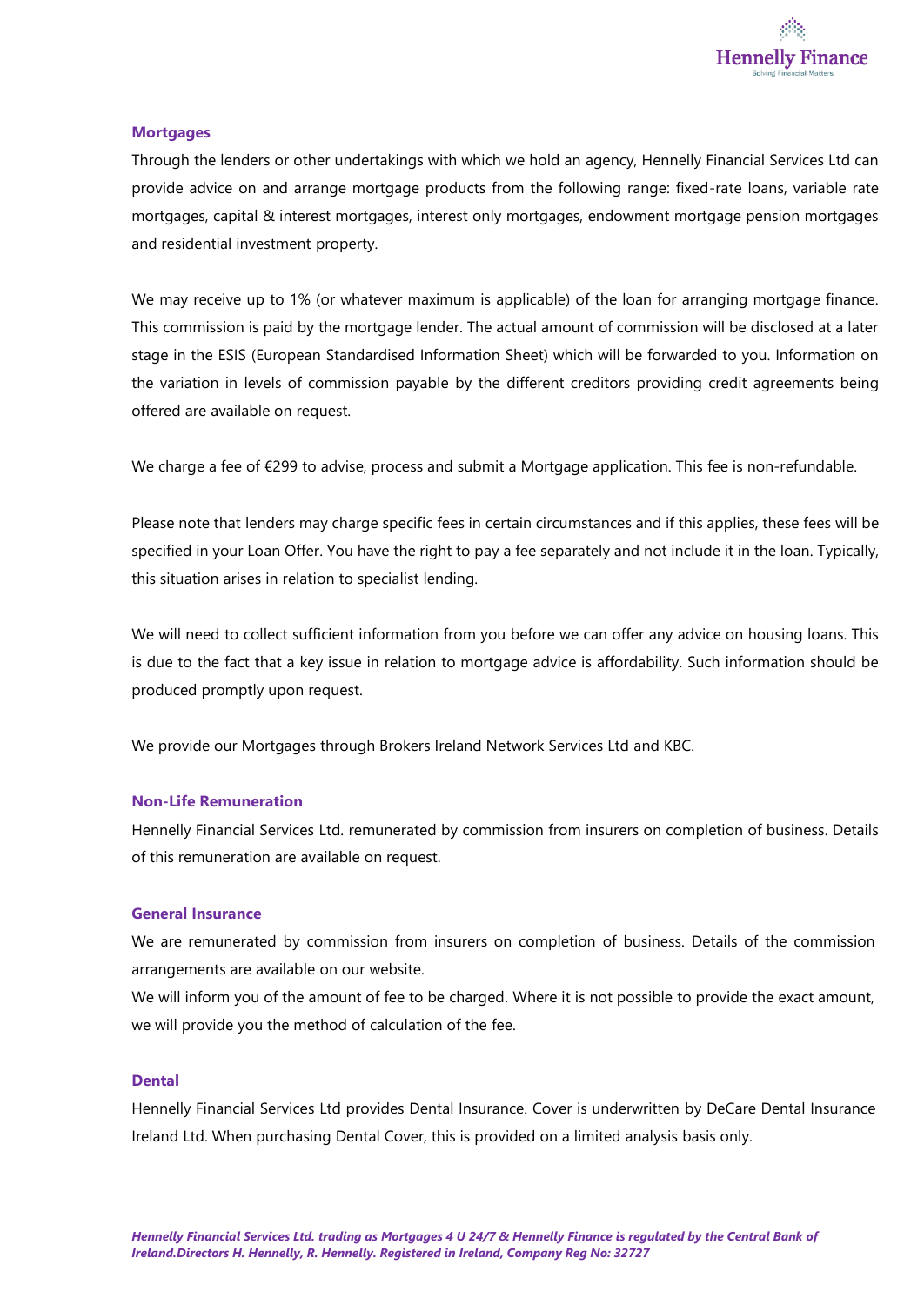

#### **Health**

Hennelly Financial Services Limited holds an appointment with Irish Life Health and can assist with selection of the most suitable health insurance plan for your needs. Whilst we can compare and contrast the various plans available on the market this is done on a limited analysis basis. Our health group schemes are designed and administered by Hennelly Financial Services Ltd for members of particular groups.

Under our health insurance advisory service, we can provide a health review for clients we search every plan on the market, from all providers (Irish Life Health, Laya Healthcare and VHI Healthcare) to find the best plan to suit their needs. This is a fee-based service -

| Individual Telephone Consultation | €50 |
|-----------------------------------|-----|
| Family Telephone Consultation     | €75 |
| Face to Face Meeting              | €95 |

*Please refer to our scale of fees for further information*

#### **Statement of Charges**

Hennelly Financial Services Ltd will be remunerated by either the following means.

We may earn our remuneration on the basis of fee, commission and any other type of remuneration, including a non-monetary benefit or on the basis of a combination of these methods. A non-monetary benefit will only be accepted if it enhances the quality of the service to our clients.

You may choose to pay in full for our services by means of a fee. Where we receive recurring commission, this forms part of the remuneration for initial advice.

#### **Fees for Group Schemes**

For group scheme we charge fees for initial set up and annual maintenance. *Please refer to our scale of fees for further information*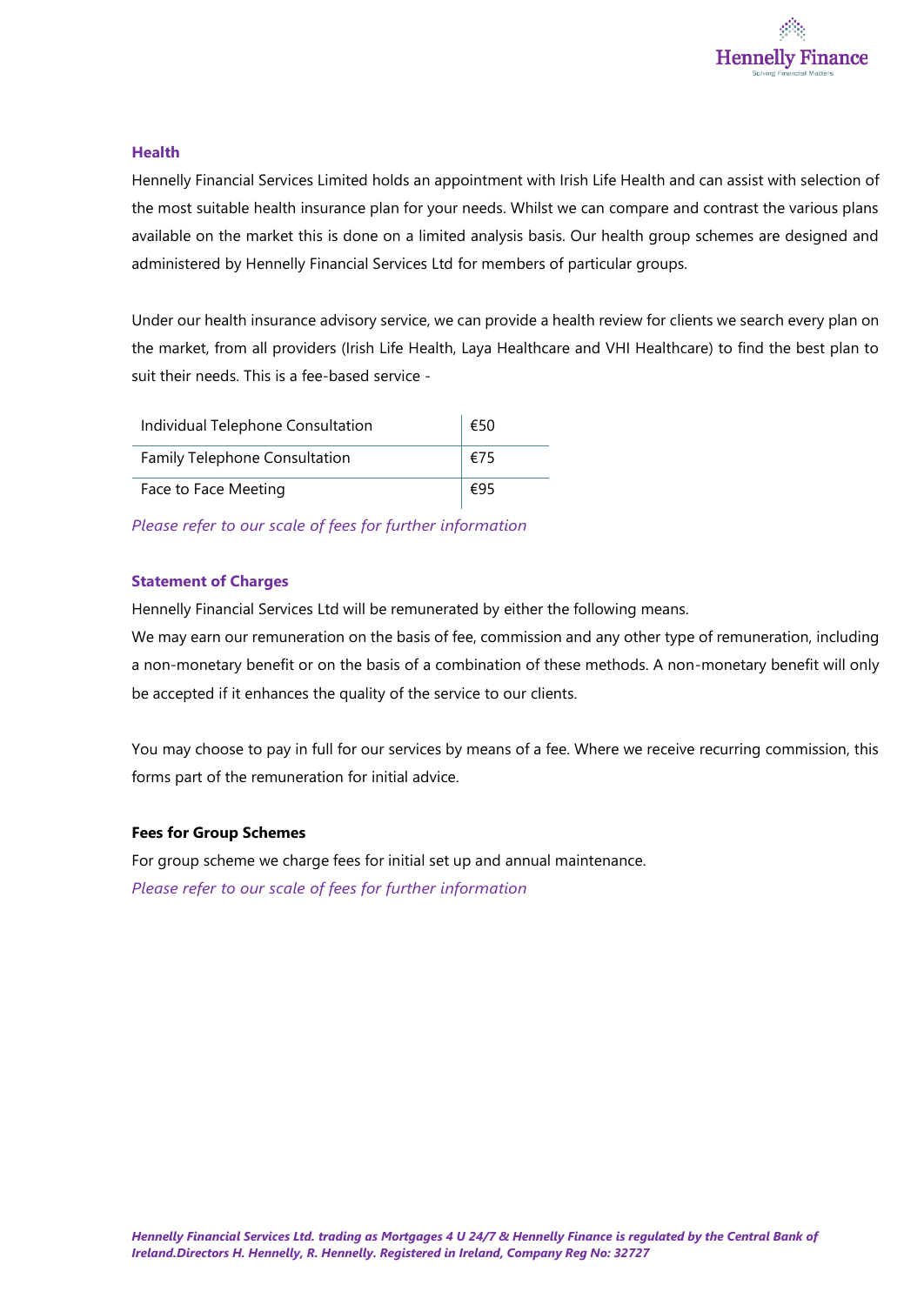

#### **Fees for Financial Planning (Life, Pension/PRSA's, Deposits & Investments**)

| <b>Professional Advisor</b><br><b>Hourly Rate</b> |      |
|---------------------------------------------------|------|
| Directors                                         | €250 |
| <b>Qualified Financial Advisors</b>               | €150 |
| <b>Support Staff</b>                              | €75  |

Additional fees may be payable for complex cases or to reflect value, specialist skills or urgency, our scale of fees for such cases range from a minimum of €150 per hour to a maximum of €250 per hour. We will notify you in advance and agree the scale of fees to be charged. We reserve the right to charge additional fees if the number of hours relating to on-going advice/assistance exceeds 5 hours.

Sometimes it can be a combination of both.

A summary of the details of all arrangements for any fee, commission other reward or remuneration paid or provided to us which have agreed with product providers is available in our office or on our website – *www.hennellyfinance.ie/charges/*

In certain circumstances, it will be necessary to charge a fee for services provided. These are listed below.

- PRSA
- Pension

In other circumstances where fees are chargeable or where you choose to pay in full for our service by fee, we will notify you in writing in advance and agree the scale of fees to be charged if different from fees outlined. Where it is not possible to provide the exact amount, we will provide you the method of calculation of the fee.

If we receive commission from a product provider, this may/will be offset against the fee which we will charge you. Where the commission is greater than the fee due, the commission may become the amount payable to the firm unless an arrangement to the contrary is made.

When you meet with Hennelly Financial Services Ltd to discuss your financial needs there is no direct charge on the client for the first hour. Where we the intermediary charge a fee and also receive commission this will be offset against the fee, either in part or in full and this would be advised to you, and agreed with you, prior to any advice being given or action taken. Where no commission is received, if a fee applies, it will be advised and agreed with you, prior to any advice being given or action taken. We may receive commission and other payments at inception of your business and on an ongoing basis from the product producer or undertaking with which business is placed. Summary details of these payments will be included in a product information document which you will receive before an application form for a product producer is completed and extended details will also be included with your cooling-off letter.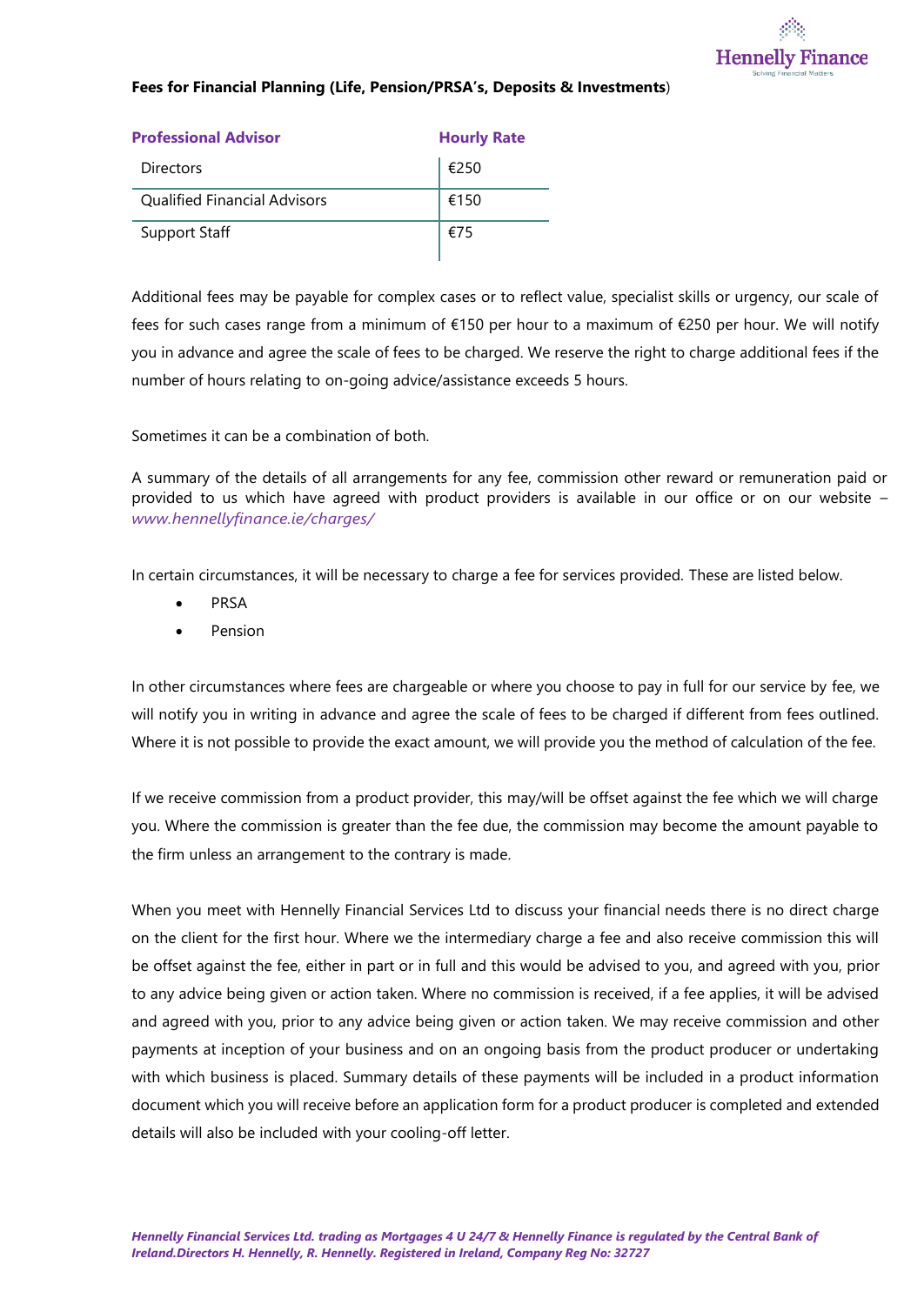

#### **Complaints**

Whilst we are happy to receive verbal complaints, it would be preferable that any complaints are made, in writing. We will acknowledge your complaint within 5 business days and we will fully investigate it. We shall investigate the complaint as swiftly as possible, and, the complainant will receive an update on the complaint at intervals of not greater than 20 business days starting from the date on which the complaint is made.

On completion of our investigation, we will provide you with a written report of the outcome. In the event that you are still dissatisfied with our handling of or response to your complaint, you are entitled to refer the matter to the Financial Services and Pensions Ombudsman (FSPO). A full copy of our complaint's procedure is available on request.

#### **Ongoing Suitability: Investments**

Hennelly Financial Services Ltd does not include ongoing suitability assessments.

#### **Sustainability Factors – Investment/IBIPS/Pension Advice**

When providing advice, the firm considers the adverse impact of investment decisions on sustainability. As part of our research and assessment of products, the firm will examine the Product Providers literature to compare financial products and to make informed investment decisions about ESG products. The firm will at all times act in the client's best interests and keep clients informed accordingly. The consideration of sustainability risks can impact on the returns of financial products.

When assessing products, we will consider the different approach taken by product providers in terms of them integrating sustainability risks into their product offering. This will form part of our analysis for choosing a product provider.

#### **Disclosure of Information**

It is your responsibility to provide complete and accurate information for insurers when arranging an insurance policy, throughout the life of that policy, and when you are renewing it. It is important that you ensure that all information provided, and all statements made on proposal forms, statements of fact, claim forms, and other documents are, to your knowledge and belief, complete and accurate. Failure to disclose any material information to your insurers could invalidate your insurance cover and could mean that all or part of a claim will not be paid, or your policy cancelled. If you have any doubts as to whether any information is material it should be disclosed. Any failure to disclose material information may invalidate your claim and render your policy void.

#### **Regular Reviews**

It is in your best interests that you review, on a regular basis, the products which we have arranged for you. As your circumstances change, your needs will change. You must advise us of those changes and request a review of the relevant policy so that we can ensure that you are provided with up-to-date advice and products best suited to your needs. Failure to contact us in relation to changes in your circumstances or failure to request a review, may result in you having insufficient insurance cover and/or inappropriate investments.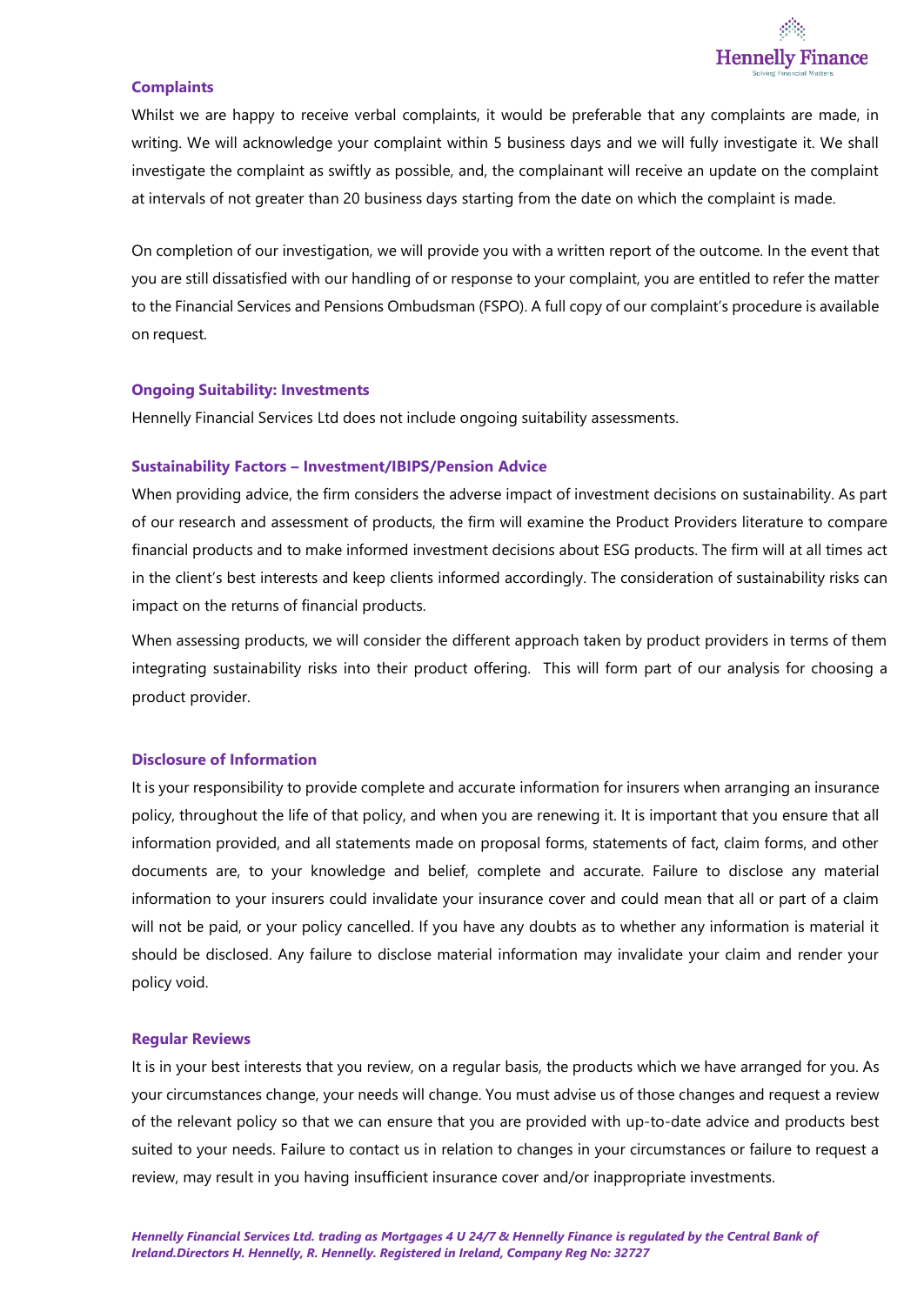

#### **Conflicts of interest**

It is the policy of our firm to avoid conflicts of interest in providing services to you. However, where an unavoidable conflict of interest arises, we will advise you of this in writing before providing you with any service. A full copy of our conflicts of interest policy is available on request.

#### **Default on payments by clients**

Our firm will exercise its legal rights to receive payments due to it from clients (fees and insurance premiums) for services provided. Product producers may withdraw benefits or cover in the event of default on payments due under policies of insurance or other products arranged for you. We would refer you to policy documents or product terms for the details of such provisions. Mortgage lenders may seek early repayment of a loan and interest if you default on your repayments. Your home is at risk if you do not maintain your agreed repayments.

#### **Anti-Money Laundering**

Anti-Money Laundering verification checks are a requirement under the Criminal Justice (Money Laundering & Terrorism Financing) Act 2010 (as amended) and regulations pursuant thereof.

#### **Data Protection**

Hennelly Financial Services Ltd Services Ltd., trading as Mortgages 4U 24/7 & Hennelly Finance is subject to the requirements of the General Data Protection Regulation 2018 and the Irish Data Protection Act 2018.

Hennelly Financial Services Ltd Services Ltd., trading as Mortgages 4U 24/7 & Hennelly Finance is committed to protecting and respecting your privacy. We wish to be transparent on how we process your data and show youthat we are accountable with the GDPR in relation to not only processing your data but ensuring you understand your rights as a client. The data will be processed only in ways compatible with the purposes for which it was given and as outlined in our Privacy Notice; this will be given to all our clients at time of data collection. We will ensure that this Privacy Notice is easily assessable on our website [www.hennellyfinance.ie i](http://www.hennellyfinance.ie/)f this medium is not suitable, we are happy to provide you will a hard copy.

Please contact us at [dataprotection@hennellyfinance.ie if](mailto:dataprotection@hennellyfinance.ie) you have any concerns about your personal data.

#### **New Business & Renewal**

If you have taken out a life insurance contract, you may cancel the contract by giving notice in writing to us within 30 days after the date you were informed the contract is on cover.

If you have taken out a general insurance contract, and we have met face to face during the process, you may cancel the contract by giving notice in writing to the insurer within 14 working days after the date you were informed the contract is on cover.

The giving of notice of cancellation by you will have the effect of releasing you from any further obligation arising from the contract of insurance. The insurer cannot impose any costs on you other than the cost of the premium for the period of cover.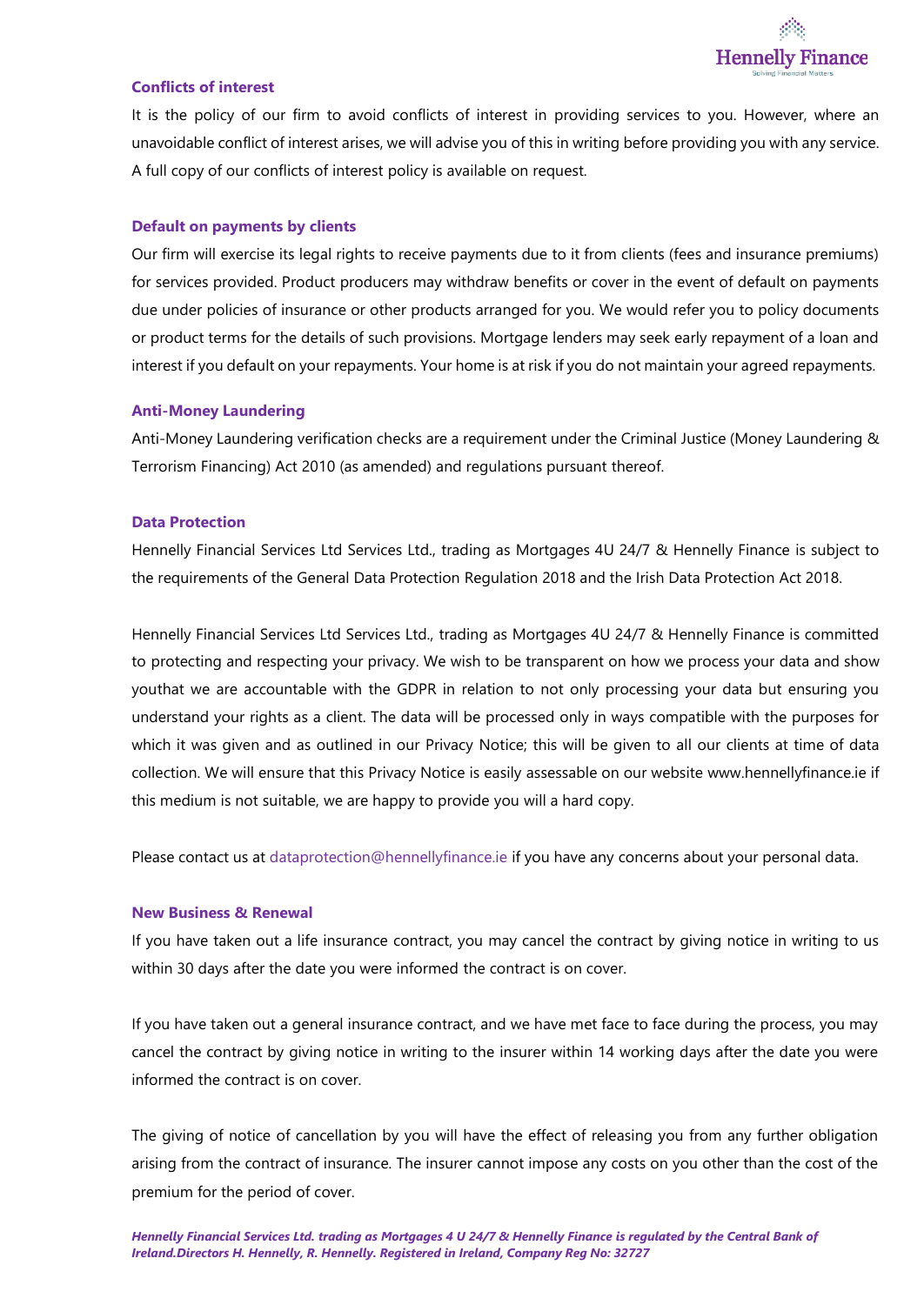

This right to cancel does not apply where, in respect of life insurance the contract is for a duration of six months or less, or in respect of general insurance, the duration of the contract is less than one month. You are under a duty to pay your premium within a reasonable time, or otherwise in accordance with the terms of the contract of insurance.

A court of competent jurisdiction can reduce the pay-out to you if you are in breach of your duties under the Act, in proportion to the breach involved.

#### **Post-Contract Stage and Claims**

If, in respect of the insurance contract the insurer is not obliged to pay the full claim settlement amount until any repair, replacement or reinstatement work has been completed and specified documents for the work have been furnished to the insurer, the claim settlement deferment amount cannot exceed

- 5% of the claim settlement amount where the claim settlement amount is less than €40,000, or
- 10% of the claim settlement amount where the claim settlement amount is more than €40,000.

An insurer may refuse a claim made by a consumer under a contract of insurance where there is a change in the risk insured, including as described in an "alteration of risk" clause, and the circumstances have so changed that it has effectively changed the risk to one which the insurer has not agreed to cover.

Any clause in a contract of insurance that refers to a "material change" will be interpreted as being a change that takes the risk outside what was in the reasonable contemplation of the contracting parties when the contract was concluded.

The consumer must cooperate with the insurer in an investigation of insured events including responding to reasonable requests for information in an honest and reasonably careful manner and must notify the insurer of the occurrence of an insured event in a reasonable time.

The consumer must notify the insurer of a claim within a reasonable time, or otherwise in accordance with the terms of the contract of insurance. If the consumer becomes aware after a claim is made of information that would either support or prejudice the claim, they are under a duty to disclose it. (The insurer is under the same duty).

If the consumer makes a false or misleading claim in any material respect (and knows it to be false or misleading or consciously disregards whether it is) the insurer is entitled to refuse to pay and to terminate the contract.

Where an insurer becomes aware that a consumer has made a fraudulent claim, they must notify the consumer advising that they are avoiding the contract of insurance. It will be treated as being terminated from the date of the submission of the fraudulent claim. The insurer may refuse all liability in respect of any claim made after the date of the fraudulent act, and the insurer is under no obligation to return any of the premiums paid under the contract.